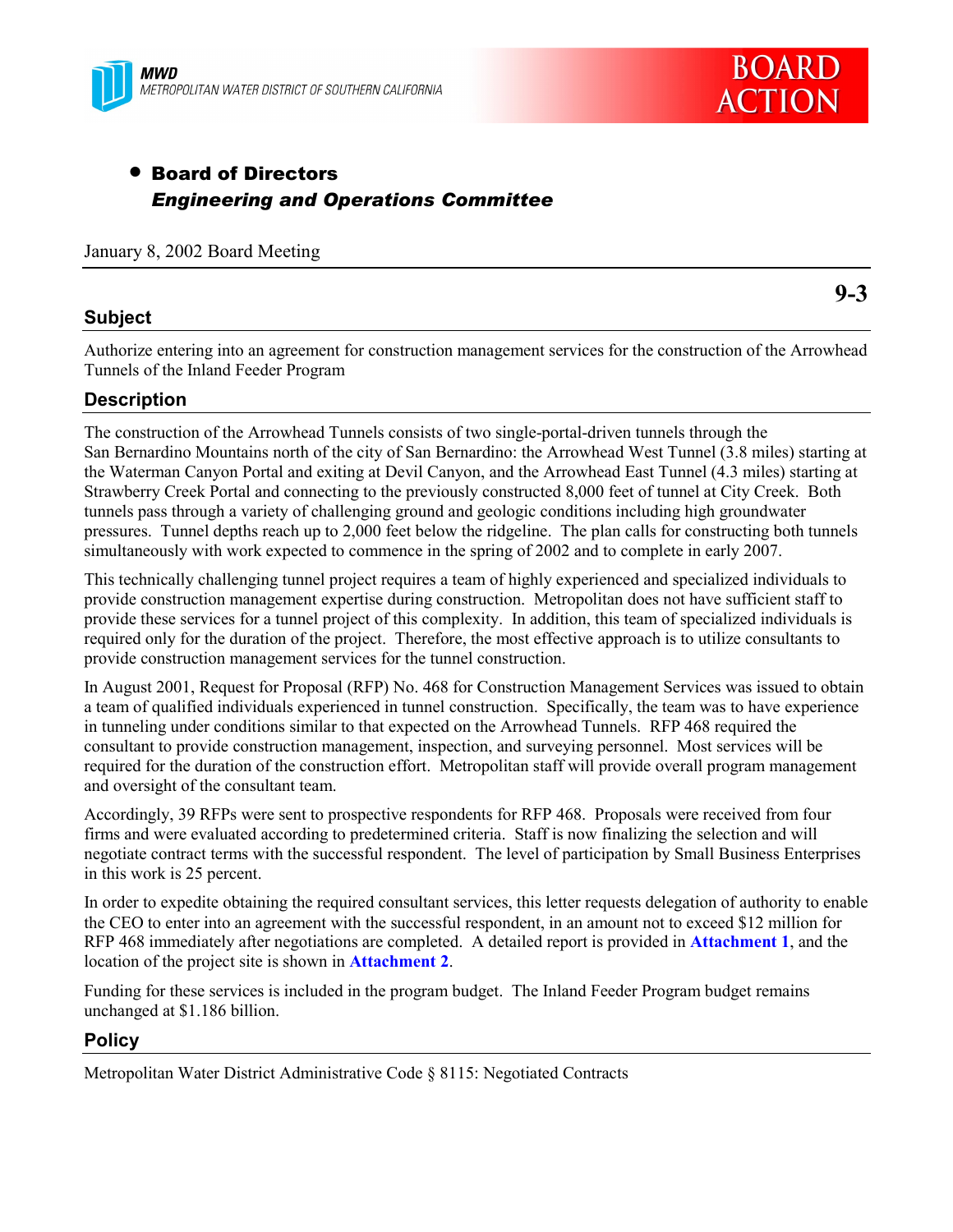## **California Environmental Quality Act (CEQA)**

The environmental effects from the construction of the Arrowhead Tunnels were evaluated in the Inland Feeder Program Final Environmental Impact Report and Environmental Assessment (Final EIR/EA), which was certified by Metropolitan's Board of Directors in February 1993. The Board also approved the Findings of Fact, the Mitigation Monitoring and Reporting Program, the Statement of Overriding Considerations, and the Inland Feeder Program. The present proposed Board action is solely based on entering into an agreement for construction management services and not on any changes to the Inland Feeder Program itself. Hence, the previous environmental documentation taken by the Board in conjunction with the proposed action fully complies with the California Environmental Quality Act (CEQA) and the State CEQA Guidelines. As such, no further CEQA documentation is necessary for the Board to act on the proposed action.

The CEQA determination for both Options #1 and #2 is: Determine that the proposed action has been previously addressed in the 1993 certified Final EIR/EA and that no further environmental analysis or documentation is required.

## **Board Options/Fiscal Impacts**

#### **Option #1**

Adopt the CEQA determination and delegate authority to the CEO to enter into an agreement with the successful respondent for RFP 468 to provide construction management services for the Arrowhead Tunnels. **Fiscal Impact:** Up to \$12 million of budgeted funds under existing Appropriation No. 15122

#### **Option #2**

Adopt the CEQA determination and obtain Board approval to enter into an agreement after the consultant selection is finalized. This option limits negotiating leverage and reduces the consultants' time to prepare and mobilize for construction.

**Fiscal Impact:** Up to \$12 million of budgeted funds under existing Appropriation No. 15122

#### **Staff Recommendation**

Option #1

*Roy L. Wolfe*

*Manager, Corporate Resources*

12/13/2001 *Date*

12/17/2001

*Ronald R. Gastelum Chief Executive Officer*

*Date*

**Attachment 1 - Detailed Report** 

**Attachment 2 - Location Map** 

BLA #1428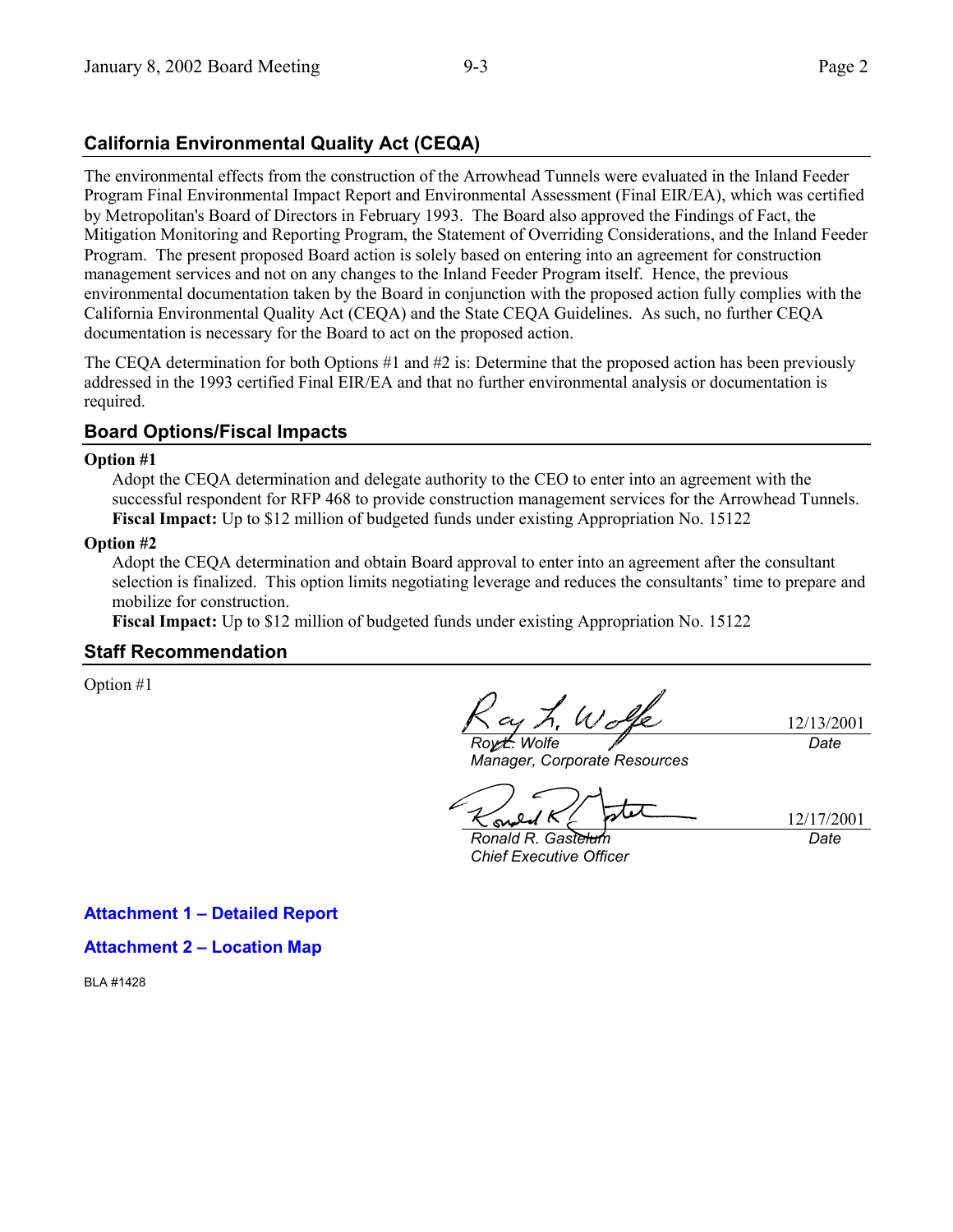## **Detailed Report**

## *Background*

The Arrowhead Tunnels portion of the Inland Feeder stretches from Devil Canyon north of the city of San Bernardino to City Creek north of the city of Highland. It consists of two separate tunnels; the Arrowhead West Tunnel (AWT) and Arrowhead East Tunnel (AET). The AWT consists of 6,500 feet of buried pipeline and 19,900 feet of tunnel. The AET, which connects to the AWT in Waterman Canyon, consists of 3,100 feet of pipeline and 30,500 feet of tunnel. Mining of the Arrowhead Tunnels will be challenging because of the variety of geologic conditions and high groundwater.

Under a previous contract, the pipeline work for both tunnels was completed and 8,000 feet of the AET was mined from the City Creek Portal. The mining for the AWT and the remaining mining for the AET were deleted from the previous contracts in order to incorporate more effective construction methods to reduce groundwater inflows. A new construction contract is scheduled to be awarded in the spring of 2002. Construction is expected to be completed in early 2007.

## *Consultant Services*

Given the complexity of the Arrowhead Tunnels, an experienced construction management team is critical. Metropolitan does not have staff experienced to effectively manage a large-scale tunnel project such as the Arrowhead Tunnels. Instead of recruiting and hiring regular staff only for the duration of the project, it is more appropriate to utilize outside consultants to manage the tunnel construction. By using this approach, Metropolitan gains an experienced and proven construction management team. Additionally, Metropolitan gains the depth of staff resources available from the successful consultants. The construction management team (RFP 468) will consist of the following personnel:

- Construction Manager/Resident Engineer
- Assistant Resident Engineer
- Tunnel Construction and Grouting Engineer
- Chief Inspector
- Field Engineers
- Inspectors
- Surveyors
- Office administrators

Most services will be required for the duration of the construction effort which is expected to be completed in early 2007.

## *RFP Process*

In August 2001, Request for Proposal (RFP) No. 468 for Construction Management Services was issued. Thirtynine RFPs were sent to prospective respondents. Four proposals were received and evaluated against predetermined criteria. Based on this review, short-listed candidates were selected to proceed on to the next phase of the process which included an oral interview. Staff is now finalizing the selection and will negotiate terms of the agreement with the successful respondent. The level of participation by Small Business Enterprises in this work is 25 percent. It is recommended that the Chief Executive Officer be given the authority to enter into an agreement with the successful respondent for RFP 468 in an amount not to exceed \$12 million. The period of service will be for the duration of construction which is scheduled to be completed in early 2007. Funding for these services is included in the program budget. The Inland Feeder Program budget remains unchanged at \$1.186 billion.